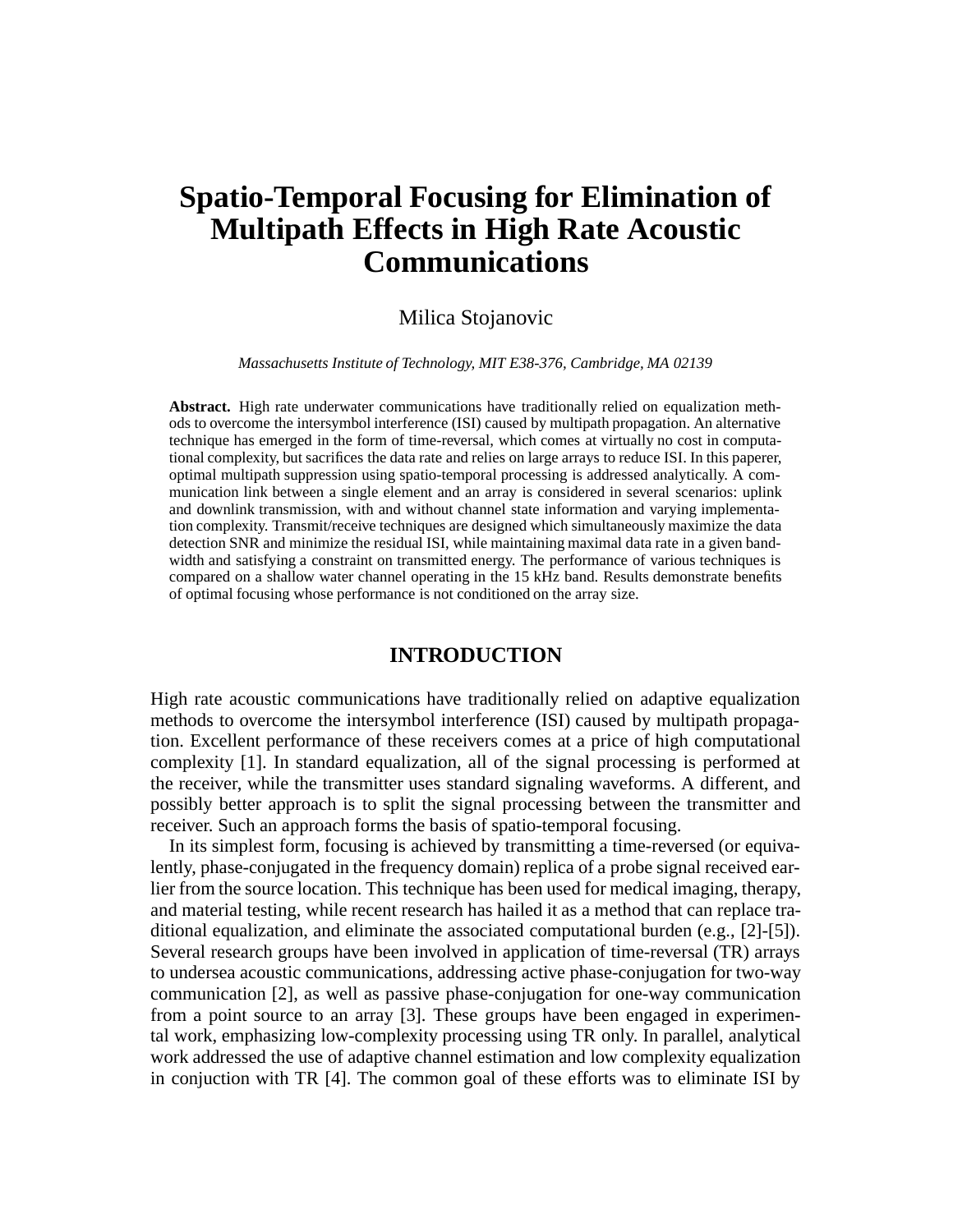use of TR. Ensuring ISI-free transmission in a system that has multiple transmit/receive elements is a major asset in a channel whose bandwidth is severely limited. In particular, it lays ground for the exploitation of bandwidth-efficiency improvement available from multi-input multi-output (MIMO) signal processing [6].

A statement commonly encountered in the relevant literature is that TR "undoes" the effects of multipath. However, as the experimental results have shown, suppression of multipath effects by TR is achieved at the expense of reduced data throughput and/or the need for a large array, a consequence of relying on TR to eliminate ISI. TR recombines multipath energy in a manner of matched filtering, whose function is to maximize the SNR, and not to eliminate ISI. In fact, matched filtering increases temporal dispersion of the signal, and in a communication system where a sequence of pulses is transmitted at high rate, it must be followed by a sequence estimator or an equalizer. Increasing the number of elements in a TR array only helps to reduce residual ISI, but it does not eliminate it. The use of equalization in conjunction with TR may become necessary, but the advantage of this approach to standard equalization is not apparent. The use of spatio-temporal focusing for complete suppression of multipath effects thus remains an open question.

In this paper, a solution is proposed to the following problem: If the channel responses between a single element and an array are known, determine the optimal transmit/receive technique that the two can use to simultaneously (1) eliminate ISI *and* (2) maximize SNR, while maintaining *maximal* data rate in a given bandwidth and satisfying a constraint on transmitted energy. Note that because it allows for transmitter as well as receiver optimization, the solution differs from standard equalization. Also, because it explicitly requires minimization of ISI, it differs from TR. The resulting system does not depend on the number of array elements to minimize the multipath distortion, but instead provides an answer for a variety of applications that cannot afford large arrays. Optimal configurations are intended as a basis for adaptive system implementation in which channel estimates will replace the unknown, time-varying responses.

# **SYSTEM OPTIMIZATION**

System optimization is addressed for uplink and downlink communication (to/from array), as shown in Fig.1. Performance is assessed using SNR as the figure of merit, and compared to that of TR, standard linear equalization, and TR in conjunction with equalization.



**FIGURE 1.** Uplink (left) and downlink (right) transmission. An equalizer may or may not be used.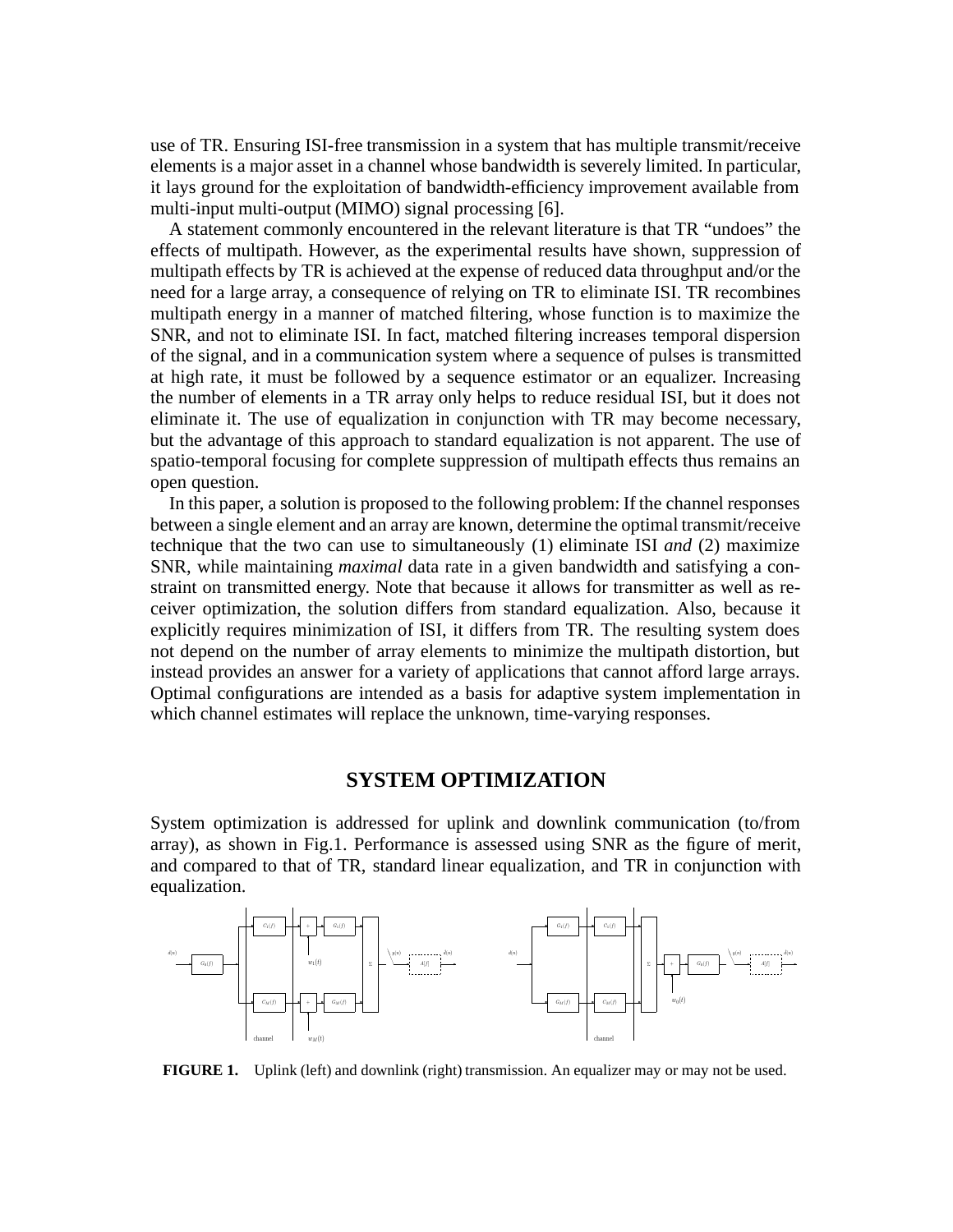**Transmitter/receiver optimization for no ISI.** The data sequence  $d(n)$  is transmitted at symbol rate  $1/T$ . The problem is to find transmit/receive filters  $G_0(f)$  and  $G_1(f), \ldots G_M(f)$  such that the SNR at the receiver is maximized, subject to the constraint that there is no ISI in the decision variables  $\hat{d}(n) = y(nT)$ , and that finite transmitted energy per bit *E* is used. The channel responses  $C_m(f)$ ,  $m = 1...M$  and the power spectral density  $S_w(f)$  of the uncorrelated noise processes  $w_m(t)$ ,  $m = 0...M$  are assumed to be known.

The composite channel response is denoted by  $F(f) = G_0(f) \sum_{m=1}^{M} G_m(f) C_m(f)$ . The received signal after filtering is then given by  $y(t) = \sum_n d(n)f(t - nT) + z(t)$ , where the noise  $z(t)$  has power spectral density

$$
S_z(f) = S_w(f) \sum_{m=1}^{M} |G_m^2(f)| \text{ for uplink, and } S_z(f) = S_w(f) |G_0^2(f)| \text{ for downlink.}
$$
 (1)

The requirement for no ISI is expressed as  $F(f) = X(f)$ , where  $X(f)$  is Nyquist, i.e., bandlimited to  $\pm 1/T$  and its waveform  $x(t)$  satisfies  $x(nT) = x_0 \delta_{n,0}$ .  $X(f)$  can be chosen as raised cosine, and without loss of generality we take that  $X(f) = |X(f)|$ . When there is no ISI, the sampled received signal is  $y(nT) = d(n)x_0 + z(nT)$ , and  $SNR = \sigma_d^2 x_0^2 / \sigma_z^2$ , where  $\sigma_d^2 = E\{|d^2(n)|\}$  and  $\sigma_z^2 = \int_{-\infty}^{+\infty} S_z(f) df$ . The energy constraint is expressed as

$$
E = \sigma_d^2 \int_{-\infty}^{+\infty} |G_0^2(f)| df
$$
 for uplink, and  $E = \sigma_d^2 \sum_{m=1}^{M} \int_{-\infty}^{+\infty} |G_m^2(f)| df$  for downlink. (2)

Let us first consider uplink transmission. Taking into account the no ISI requirement and the energy constraint, the SNR is expressed as

$$
SNR = Ex_0^2 \left[ \int_{-\infty}^{+\infty} \frac{X^2(f)}{|\sum_m G_m(f)C_m(f)|^2} df \int_{-\infty}^{+\infty} S_w(f) \sum_{m=1}^M |G_m^2(f)| df \right]^{-1}.
$$
 (3)

This function is to be maximized with respect to the receive filters  $G_m(f)$ . To do so, we use a two-step procedure, each involving one Schwarz inequality. The first inequality states that

$$
\left|\sum_{m=1}^{M} G_m(f) C_m(f)\right|^2 \leq \gamma(f) \sum_{m=1}^{M} |G_m^2(f)|; \gamma(f) = \sum_{m=1}^{M} |C_m^2(f)| \tag{4}
$$

where the equality holds for

$$
G_m(f) = \alpha(f) C_m^*(f). \tag{5}
$$

We note similarly with TR in that receiving filters should be proportional to the phase-conjugate of the channel transfer functions. However, there is room for additional improvement through optimization of the function  $\alpha(f)$ . Applying a second Schwarz inequality to the denominator of the SNR bound yields:

$$
\int_{-\infty}^{+\infty} \frac{X^2(f)}{\gamma(f)\sum_m |G_m^2(f)|} df \int_{-\infty}^{+\infty} S_w(f) \sum_{m=1}^M |G_m^2(f)| df \ge \left[ \int_{-\infty}^{+\infty} \frac{X(f)}{\sqrt{\gamma(f)}} \sqrt{S_w(f)} df \right]^2 \tag{6}
$$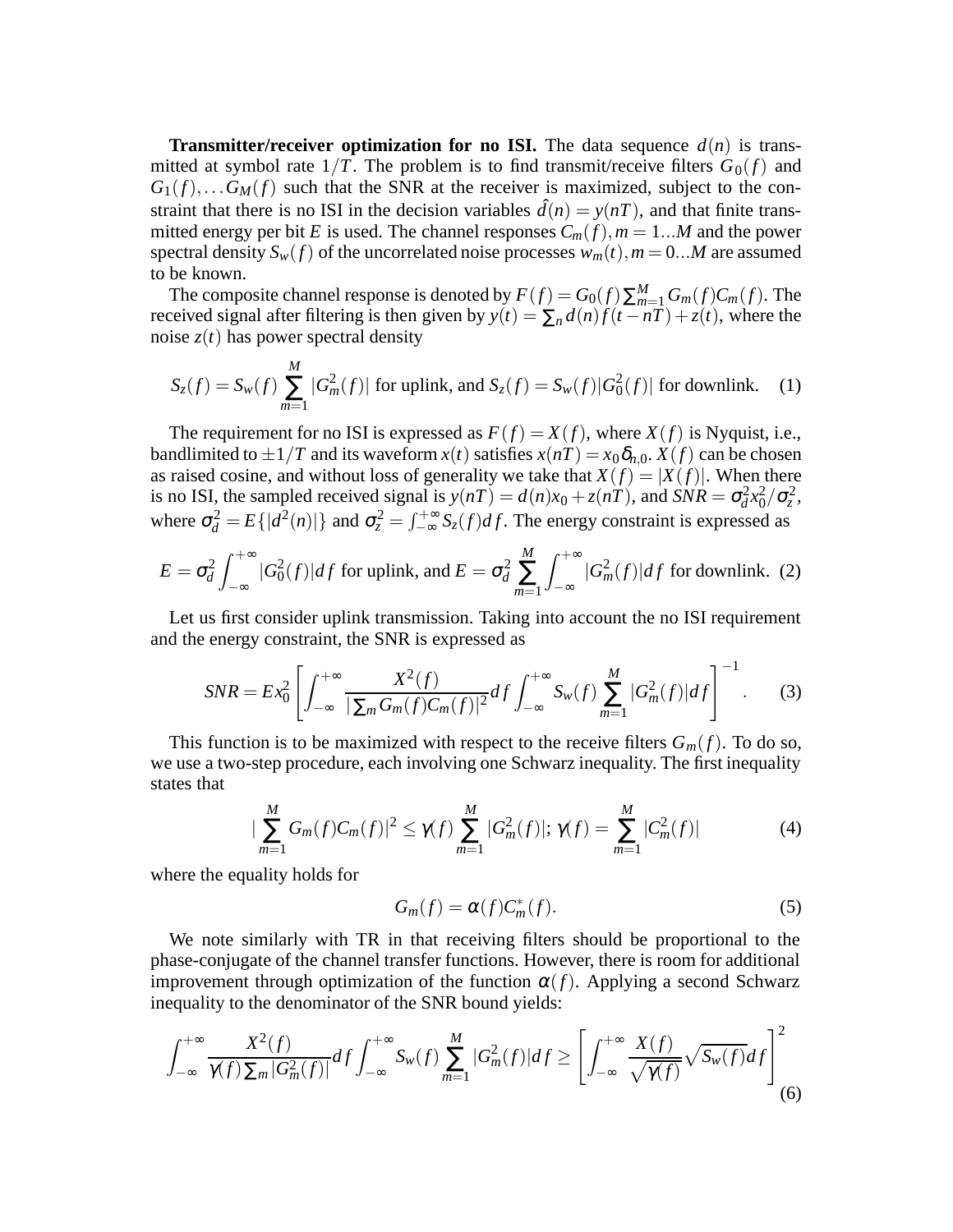where the equality holds for

$$
X(f)/\sqrt{\gamma(f)S_w(f)} = \beta \sum_{m=1}^{M} |G_m^2(f)|
$$
 (7)

and  $\beta$  is a constant. Combining the two conditions (5) and (7) we obtain the optimal value of  $\alpha(f)$ , which determines the the transmit filter  $G_0(f) = X(f)/[\alpha(f)\gamma(f)]$ , and the constant  $\beta$  then follows from the energy constraint (2). The desired solution is

$$
G_0(f) = K(f)\sqrt{X(f)}\gamma^{-1/4}(f); \ G_m(f) = K^{-1}(f)\sqrt{X(f)}\gamma^{-3/4}(f)C_m^*(f), m = 1...M
$$
  
where  $K(f) = \sqrt{E/\sigma_d^2} \left[ \int_{-\infty}^{+\infty} S_w^{1/2}(f)X(f)\gamma^{-1/2}(f)df \right]^{-1/2} S_w^{1/4}(f)$ . (8)

This selection of filters achieves maximal SNR,

$$
SNR_2 = Ex_0^2 \left[ \int_{-\infty}^{+\infty} \sqrt{S_w(f)} \frac{X(f)}{\sqrt{\gamma(f)}} df \right]^{-2}
$$
(9)

where index '2' indicates that both sides of the link adjust their filters in accordance with the channel. Optimization in the downlink case gives filters in identical form, except that the factor  $K(f)$  is the reciprocal of that given in (8). The same maximal SNR is achieved.

We now turn to the situation in which one side of the link is constrained to have minimal complexity, such as when limited processing power is available at the singleelement end. The no ISI condition still must hold,  $F(f) = X(f)$ , but the filter  $G_0(f)$ may no longer be a function of the channel responses. A similar optimization procedure results in the following solution:

uplink: 
$$
G_0(f) = K \sqrt{X(f)}
$$
;  $G_m(f) = K^{-1} \sqrt{X(f)} \gamma^{-1}(f) C_m^*(f), m = 1...M$   
\nwhere  $K = \sqrt{E/(\sigma_d^2 x_0)} (10)$   
\ndownlink:  $G_0(f) = K^{-1}(f) \sqrt{X(f)}$ ;  $G_m(f) = K(f) \sqrt{X(f)} \gamma^{-1}(f) C_m^*(f), m = 1...M$   
\nwhere  $K(f) = \sqrt{E/\sigma_d^2} \left[ \int_{-\infty}^{+\infty} S_w(f) X(f) \gamma^{-1}(f) df \right]^{-1/2} S_w^{1/2}(f)$ . (11)

This selection of filters achieves maximal SNR available with one-side adjustment,

$$
SNR_1 = Ex_0 \left[ \int_{-\infty}^{+\infty} S_w(f) \frac{X(f)}{\gamma(f)} df \right]^{-1}.
$$
 (12)

Comparing the SNR available with and without complexity constraint, we find that *SNR*<sub>1</sub>  $\leq$  *SNR*<sub>2</sub>. The two SNRs are equal only when  $\gamma(f)$  is proportional to  $S_w(f)$ . In what follows, we shall focus on the usual case of white noise,  $S_w(f) = N_0$ . Note that  $K(f)$  then becomes a constant, and the same set of filters may be used for uplink and downlink transmission.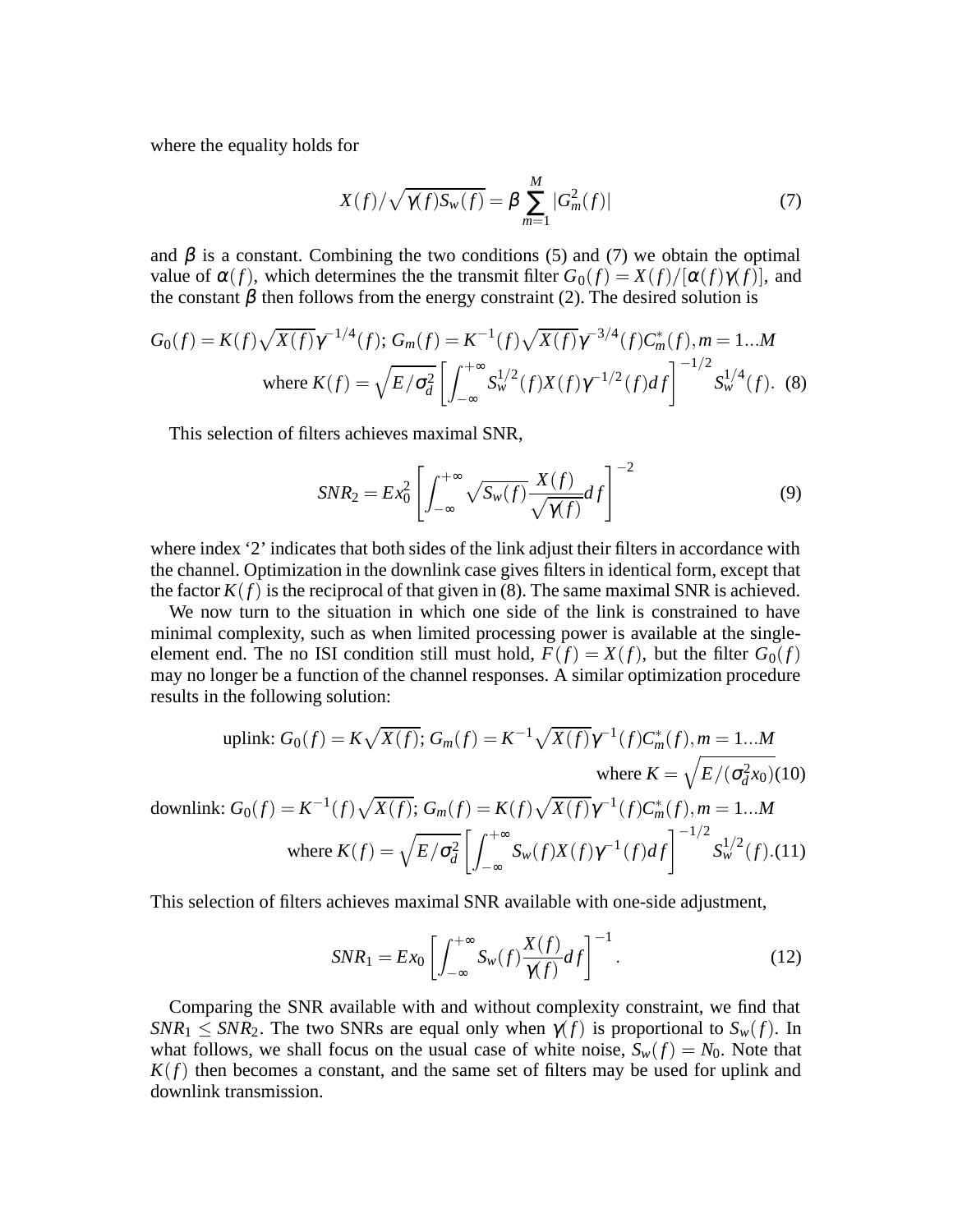**TR performance with residual ISI.** When no care is taken to ensure focusing, samples of the received signal,  $y(nT) = \sum_k f(kT) d(n - k) + z(nT)$ , contain residual ISI. Assuming uncorrelated data symbols, the SNR is given by  $SNR_0 = \sigma_d^2 |f^2(0)|/[\sigma_d^2 \sum_{k \neq 0} |f^2(kT)| + \sigma_z^2]$ . We consider the following situation. On the uplink, the transmitter uses  $G_0(f) = K_u \sqrt{X(f)}$ , and the receiver uses  $G_m(f) = G_0^*(f)C_m^*(f)$ . This scenario is analogous to ideal (noiseless) passive phaseconjugation. On the downlink, the transmitter uses  $G_m(f) = K_d \sqrt{X(f)} C_m^*(f)$ . This scenario is analogous to active phase-conjugation. The receiver filter is  $G_0(f) = \sqrt{X(f)}$ . The constants  $K_u$ ,  $K_d$  are determined from the energy constraint (2). The SNR in either case is obtained as

$$
SNR_0 = \frac{E/N_0}{\rho E/N_0 + \frac{x_0}{\int_{-\infty}^{+\infty} X(f)\gamma(f) df}}; \rho = \frac{\sum_{k \neq 0} |f^2(kT)|}{|f^2(0)|} = \frac{\int_{-1/2T}^{+1/2T} |X\gamma[f]|^2 df}{\int_{-\infty}^{+\infty} X(f)\gamma(f) df} - 1 \tag{13}
$$

where  $X\gamma[f]$  denotes the folded spectrum of  $X(f)\gamma(f)$ ,  $X\gamma[f] = \frac{1}{T}\sum_{k}X(f+\frac{k}{T})\gamma(f+\frac{k}{T})$ . We note that as the noise vanishes, i.e.  $E/N_0 \rightarrow +\infty$ , unlike with optimal focusing where *SNR*<sub>1,2</sub>  $\rightarrow +\infty$ , the performance of TR saturates, *SNR*<sub>0</sub>  $\rightarrow$  1/ $\rho$ . The value of  $\rho$  depends on the channel through the function  $\gamma(f)$ , and on the system bandwidth through  $X(f)$ .

**TR performance with equalization.** The performance of TR saturates because of residual ISI. To overcome this limitation, an equalizer may be used. An optimal (MMSE) linear processor used on the downlink consists of the matched filter,  $G_0(f) = \left[\sum_{m=1}^M G_m(f) C_m(f)\right]^*$ , and a symbol-spaced equalizer with transfer function  $A[f] = \sigma_d^2 F^* [f] / (\sigma_d^2 |F[f]|^2 + N_0 S_z[f])$ , where  $F[f]$  is the folded spectrum of the overall response  $F(f) = |G_0^2(f)|$ , and  $S_z[f] = N_0F[f]$  is the power spectral density of the discrete-time noise process  $z(nT)$ . The SNR at the equalizer output is

$$
SNR = \left[ \int_{-1/2T}^{+1/2T} \frac{dfT}{1 + (\sigma_d^2/N_0)F[f]} \right]^{-1} - 1.
$$
 (14)

For the transmit filter selection as in active phase-conjugation,  $G_m(f) = K_d \sqrt{X(f)} C_m^*(f)$ , the SNR is

$$
SNR_{3,tr} = \left[ \int_{-1/2T}^{+1/2T} \frac{dfT}{1 + \frac{E/N_0}{\int_{-\infty}^{+\infty} X(f)\gamma(f)df} X \gamma^2[f]} \right]^{-1} - 1 \tag{15}
$$

where  $X\gamma^2[f]$  is the folded spectrum of  $X(f)\gamma^2(f)$ .

**Equalizer performance.** A standard equalizer does not rely on TR at the transmitter, but instead uses pre-determined, channel-independent filters  $G_m(f) = K_d \sqrt{X(f)}$ . The SNR is computed from (14) as

$$
SNR_{3,down} = \left[ \int_{-1/2T}^{+1/2T} \frac{dfT}{1 + \frac{E/N_0}{Mx_0} X \Sigma^2[f]} \right]^{-1} - 1 \tag{16}
$$

where  $X\Sigma^2[f]$  is the folded spectrum of  $X(f)|\sum_m C_m(f)|^2$ .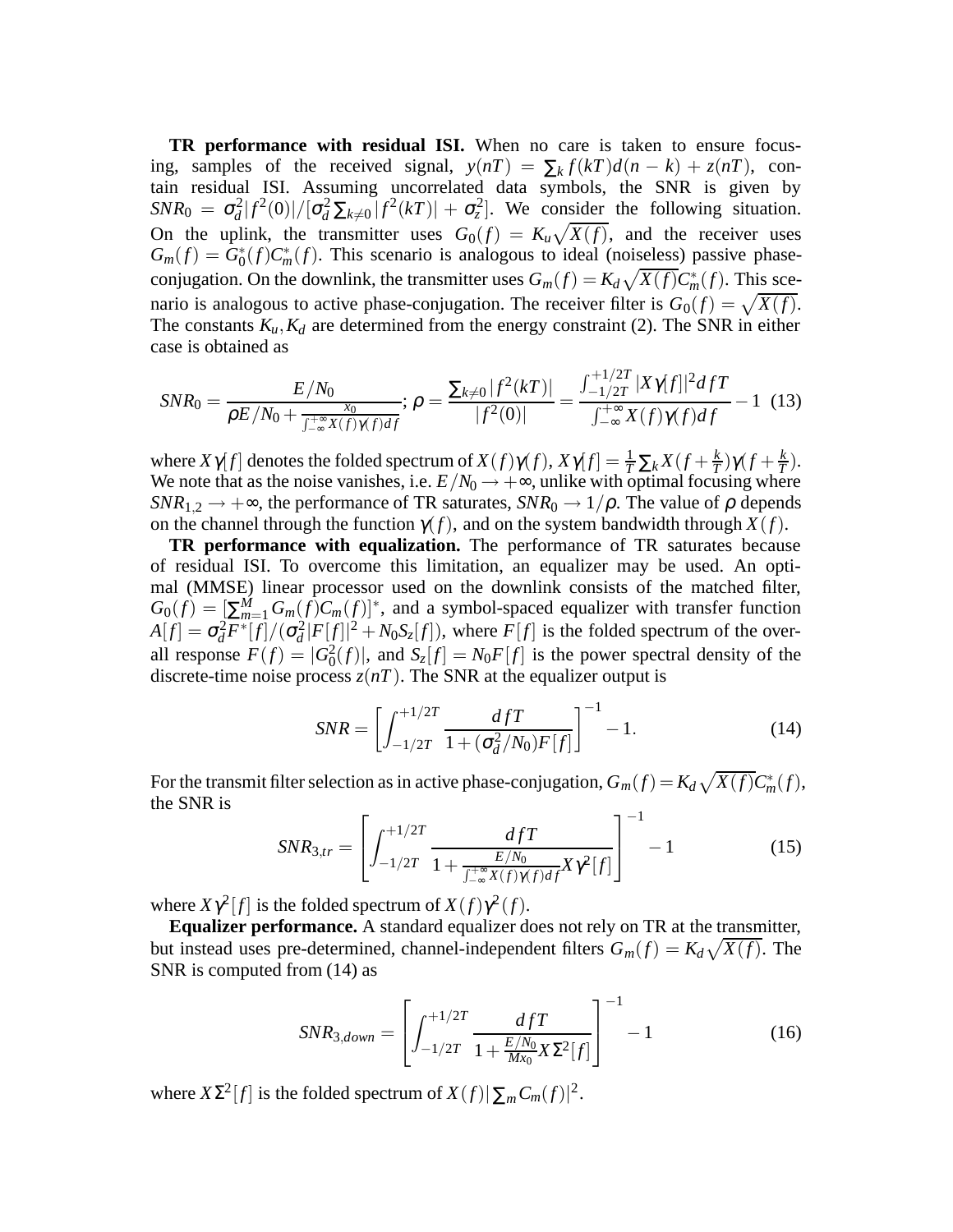In the uplink scenario, the MMSE linear processor consists of a bank of matched filters,  $G_m(f) = G_0^*(f)C_m^*(f)$  as in passive phase-conjugation, followed by the equalizer whose optimal transfer function now depends on  $F(f) = |G_0^2(f)| \gamma(f)$ . For the standard transmit filter selection,  $G_0(f) = K_u \sqrt{X(f)}$ , the SNR (14) becomes

$$
SNR_{3,up} = \left[ \int_{-1/2T}^{+1/2T} \frac{dfT}{1 + \frac{E/N_0}{x_0} X \gamma[f]} \right]^{-1} - 1.
$$
 (17)

Comparing uplink and downlink equalization, we have that  $SNR_{3,up} \geq SNR_{3,down}$ . The two are equal if the *M* channel transfer functions  $C_m(f)$  are identical and constant within the signal bandwidth. It is not clear, however, how *SNR*3,*down* compares with *SNR*3,*tr*, i.e. is there an advantage to using transmit TR in conjunction with equalization. This question gives rise to a broader one of optimal transmit filtering for equalization.

**Equalizer performance with optimized transmit filter.** If the requirement for no ISI is relaxed in the optimal system design, and an equalizer is used at the receiver, the question is what transmit/receive filtering should be used to maximize the SNR. Note that because this optimization criterion is less restrictive than that of optimal focusing (the no ISI constraint has been removed) improved performance may be expected.

Maximization of SNR (14) with respect to the transmit filter(s) is accomplished using the Lagrange method, yielding the following uplink/downlink solution when the system operates in minimal bandwidth  $B = 1/T$  (see [7] for details):

$$
SNR_4 = \left\{ 1 - \int_{B_L} dfT + \left[ \int_{B_L} \frac{dfT}{\sqrt{\gamma(f)}} \right]^2 \left[ \frac{E}{N_0} + \int_{B_L} \frac{dfT}{\gamma(f)} \right]^{-1} \right\}^{-1} - 1 \tag{18}
$$

where  $B_L = \{ f : \gamma(f) \geq \gamma_L \}$ , and  $\gamma_L$  is the smallest value of  $\gamma(f)$  for which

$$
\left[\frac{E}{N_0} + \int_{B_L} \frac{dfT}{\gamma(f)}\right] \left[\int_{B_L} \frac{dfT}{\sqrt{\gamma(f)}}\right]^{-1} \ge 1/\sqrt{\gamma_L}.
$$
\n(19)

When  $B_L = \frac{-1}{2T}$ ,  $\frac{1}{2T}$ , it is easy to show that  $SNR_4 = SNR_2 + SNR_2 / SNR_1 - 1 \ge$ *SNR*<sub>2</sub>. Thus, this signaling scheme outperforms optimal focusing.

## **PERFORMANCE COMPARISON**

To compare the performance of various techniques, a channel model based on the geometry of shallow water multipath is used. We look at repeated surface-bottom reflections and take into account *P* multipath arrivals, each characterized by a gain  $c_p$ , delay  $\tau_p$  and angle of arrival  $\theta_p$ . Nominal acoustic propagation loss that occurs for practical spreading at carrier frequency  $f_c = 15$  kHz is used to compute the gains. The channel transfer functions, observed at *d*-spaced elements  $m = 1...M$  are computed as

$$
C_m(f) = \sum_{p=1}^{P} c_{m,p} e^{-j2\pi f \tau_p}, \text{where } c_{m,p} = c_p e^{-j(m-1)\varphi_p} \text{ and } \varphi_p = 2\pi \frac{f_c}{c} d \sin \theta_p. \tag{20}
$$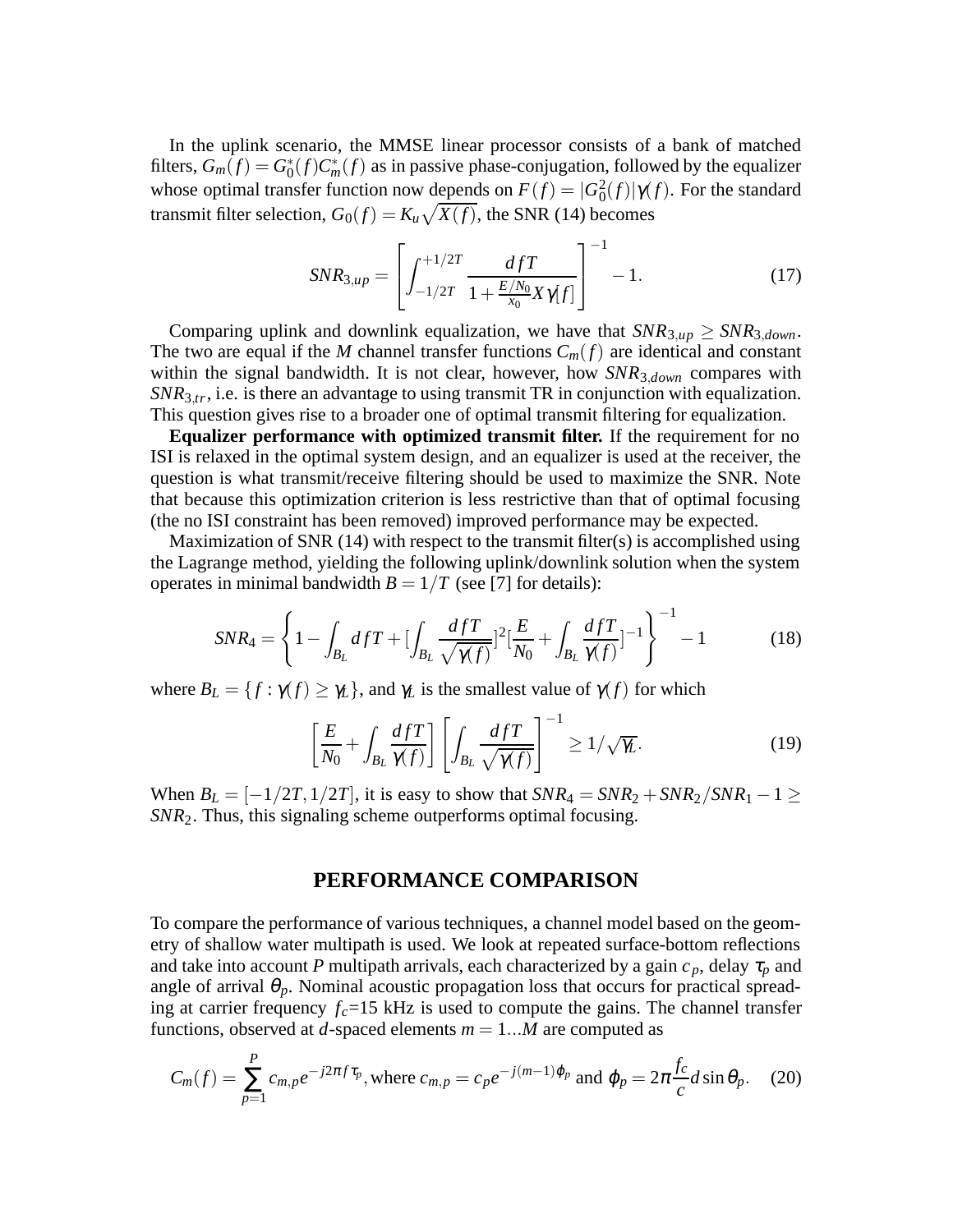As an example, we use a channel of depth 75 m, range 3 km, and the system mounted near the bottom. The resulting multipath profile for  $P = 3$  is shown in Fig.2. The channel function  $\gamma(f)$  is shown for  $M = 4$  and 32, together with the desired system response  $X(f)$ , chosen to provide maximal bit rate for ISI-free transmission in bandwidth  $B =$ 1/*T*=5 kHz (10 kbps with 4-PSK, or 15 kbps with 8-PSK). The impulse response of the overall system obtained with TR is also shown, and is evidently far from ideal. As the number of array elements is increased,  $\gamma(f)$  tends to flatten out, resulting in better, but not complete suppression of multipath through TR.



**FIGURE 2.** Multipath profile of the example channel (left). Composite channel power spectral density is  $\gamma(f)$ , and the impulse response of TR corresponds to  $X(f)\gamma(f)$ . Multipath coefficients are normalized such that  $M \sum_{p} |c_p^2| = 1$ , and half wavelength spacing between array elements is used.

Figure 3 summarizes performance results. Looking at  $M = 4$  case, we first confirm that two-sided adjustment (9, solid  $^{\prime}\triangle$ ) outperforms one-sided adjustment (12, dashed  $\Delta'$ ) in optimal focusing, but more interestingly, we observe that the difference in performance is small. This is an encouraging observation from the viewpoint of designing a practical system with restricted processing complexity. The performance of TR (13, dashed) is inferior to optimal focusing and to all other schemes at practical SNR, with loss becoming quite large even at a moderate  $E/N_0$  of 10 dB - 15 dB. It saturates thereafter at a value  $1/\rho$ . Some of the loss is recovered by the use of equalizer in conjunction with TR  $(15, +')$ ; however, this system compares poorly with the standard equalizer (16, dashed 'o') as  $E/N_0$  increases to more than a few dB. Finally, we confirm that equalization using optimized transmit filters (18, '\*') provides an upper bound on the performance of all other schemes. More importantly, we observe that this scheme offers negligible improvement over focusing, which allows a much easier implementation.

With  $M = 32$ , the performance of TR is improved; nonetheless, saturation is still notable. Equalization in conjunction with TR now outperforms standard equalization, while the performance of both focusing methods tends to the same optimal curve.

#### **CONCLUSION**

Because it ignores residual ISI, TR exhibits performance saturation, and strongly depends on the use of a large array. When this can be afforded (e.g. in a network whose base station uses a large array to spatially isolate multiple users) TR offers a solution for